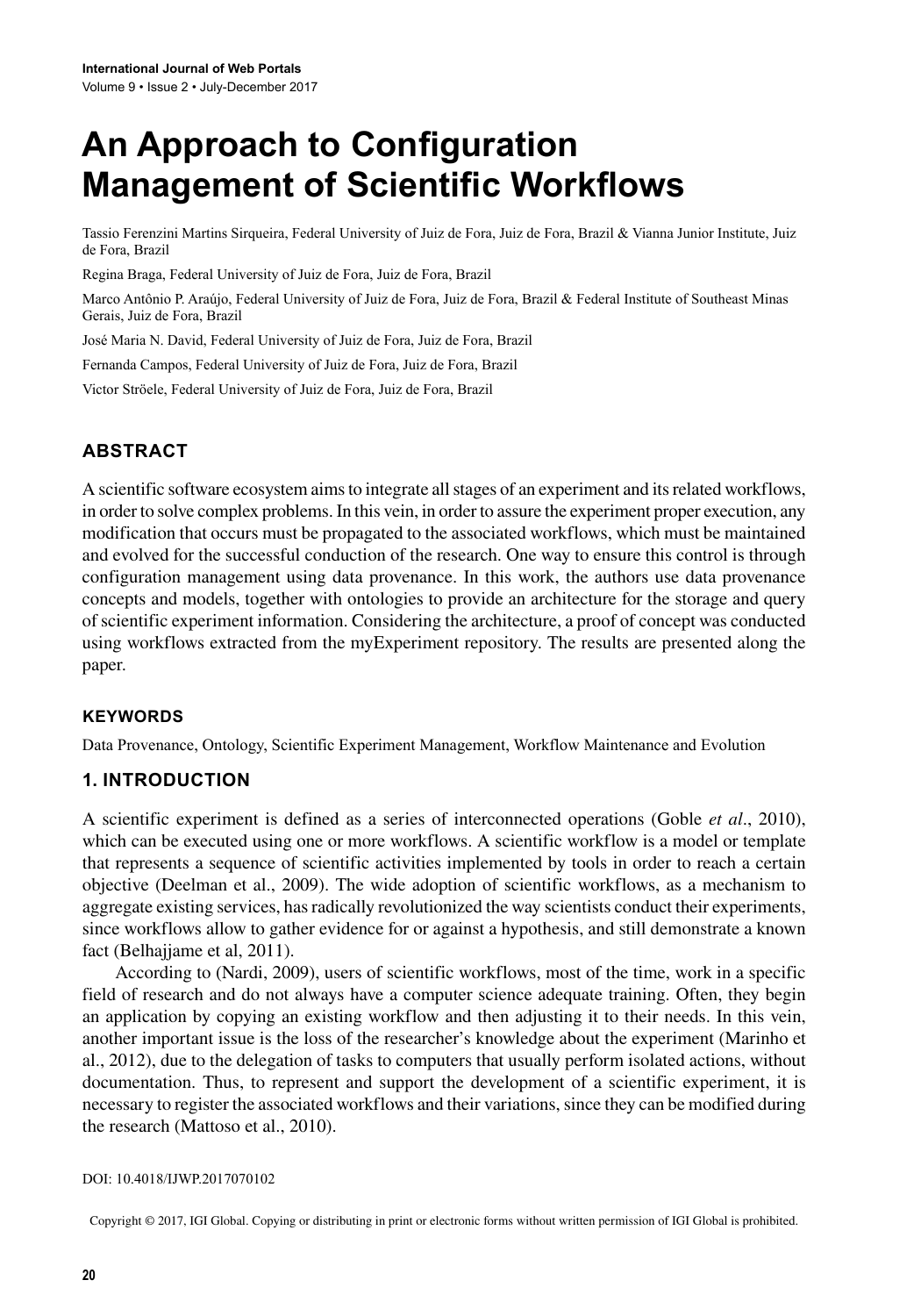One way of storing this data is to use provenance models (Buneman et al., 2001), storing data produced from scientific workflows (Sirqueira et al., 2016). The use of provenance data allows the scientist to compose new workflows based on the reuse of data from previous ones. However, only provenance data used in isolation does not allow adequate control of the experiment and its associated workflows, making it difficult to manage the experiment as a whole. According to Hasan et al. (2007), it is necessary to use independent tools to manage the experiment and analyze its data, considering that Scientific Workflow Management Systems (SWMS) do not have this functionality. It considers only the researcher responsible for the workflow (Pereira et al., 2009), providing no collaboration mechanism, distribution and reuse support. This additional data, i.e., workflow versions, associated workflows, related experiments, and results are important for the publication of the experiment.

In this context, the objective of this work is to treat configuration management of scientific workflows throughout the experiment life cycle, based on the maintenance, evolution, and reuse of experiment´s data to improve the experimentation process and its use in other related contexts. Since each phase of the scientific experiment cycle presents specific tasks, and each modification on the execution of a task generates new versions of the workflow (Sirqueira et al., 2016), we consider this control essential for the proper execution and control of a scientific experiment. This article details the E-SECO ProVersion approach, which extends the E-SECO ecosystem (Freitas et al., 2015), to control and manage scientific workflows related to a given experiment, using provenance data and ontologies. In this vein, the research question can be defined as: Is E-SECO ProVersion architecture capable to derive maintenance and evolution information from experiments and related workflows?

Considering Figure 1, which details the experimentation life cycle of the E-SECO ProVersion approach, the configuration management is performed by the module "Configuration Management", which encompass the whole process.

Considering other similar works, such as myExperiment (Goble et al., 2010), CrowDLabs (Callahan, 2006) and SimiFlows(Silva et al., 2010), the differential of E-SECO ProVersion approach, are on 1) the research access to workflows repositories, 2) storage of the data consumed and generated by the experiment and workflows and 3) the data analysis functionalities, considering configuration management techniques. All the information is captured through web services and stored in a repository, allowing the query of provenance data, and analyzes using ontologies and inference engines.

This article has 7 sections besides this introduction. Section 2 presents the background of this research. Section 3 details the related works. In section 4, an analysis of scientific workflows repositories is presented. In Section 5, the E-SECO ProVersion platform is presented, detailing its architecture. Section 6 provides an evaluation of the platform and, in section 7, an analysis of the results. Finally, section 8 presents the conclusions.

#### **2. BACKGROUND**

Software maintenance activity is characterized by the revision of a delivered software product, for error correction, performance improvement or product adaptation to a new environment (Sommerville, 2003). In this context, Lehman (1996) presents the "Software Evolution Laws", which addresses eight aspects, usually observed in a software life cycle. It is not the intention of this work to discuss the evolution laws, however, some aspects can be applied in the experimentation maintenance and evolution context, such as: 1) the "Law of Continuous Change", which establishes that all software must be modified continuously or it will become less useful. Applying to the workflow context, asthe research progresses, workflowstend to require evolution to remain useful; 2) The "Law of Increasing Complexity", which defines that with the evolution process, the structure tends to become more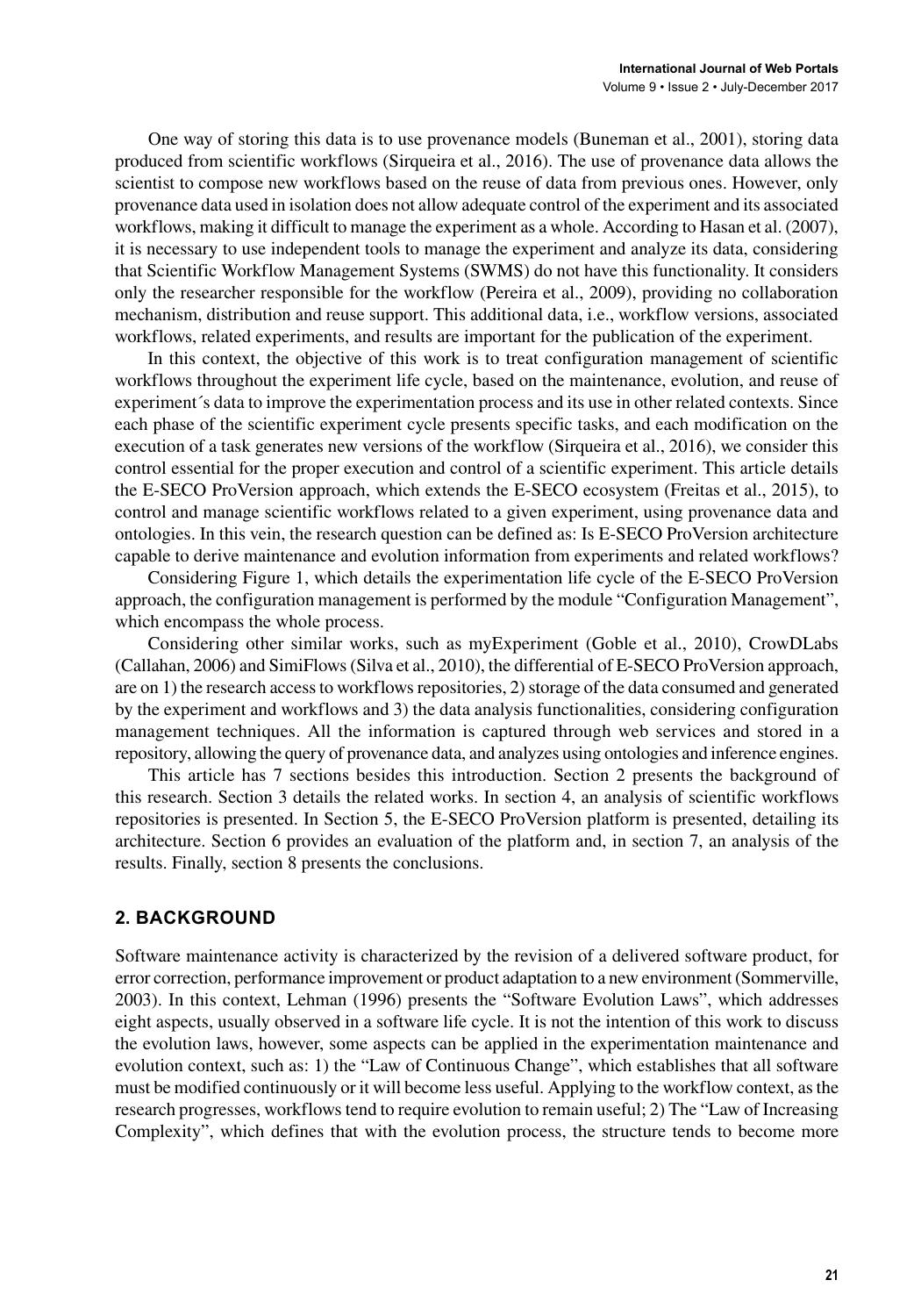25 more pages are available in the full version of this document, which may be purchased using the "Add to Cart" button on the product's webpage:

[www.igi-global.com/article/an-approach-to-configuration](http://www.igi-global.com/article/an-approach-to-configuration-management-of-scientific-workflows/189211?camid=4v1)[management-of-scientific-workflows/189211?camid=4v1](http://www.igi-global.com/article/an-approach-to-configuration-management-of-scientific-workflows/189211?camid=4v1)

This title is available in InfoSci-Journals, InfoSci-Select, InfoSci-Journal Disciplines Computer Science, Security, and Information Technology, InfoSci-Digital Marketing, E-Business, and E-Services eJournal Collection, InfoSci-Networking, Mobile Applications, and Web Technologies eJournal Collection. Recommend this product to your librarian:

[www.igi-global.com/e-resources/library-](http://www.igi-global.com/e-resources/library-recommendation/?id=2)

[recommendation/?id=2](http://www.igi-global.com/e-resources/library-recommendation/?id=2)

# Related Content

Service Oriented Architecture Conceptual Landscape PART II Ed Young (2011). New Generation of Portal Software and Engineering: Emerging Technologies (pp. 142-163). [www.igi-global.com/chapter/service-oriented-architecture-conceptual](http://www.igi-global.com/chapter/service-oriented-architecture-conceptual-landscape/53736?camid=4v1a)[landscape/53736?camid=4v1a](http://www.igi-global.com/chapter/service-oriented-architecture-conceptual-landscape/53736?camid=4v1a)

## Portlet Authentication and SSO

Jana Polgar, Robert Mark Braum and Tony Polgar (2006). Building and Managing Enterprise-Wide Portals (pp. 186-191). [www.igi-global.com/chapter/portlet-authentication-sso/5973?camid=4v1a](http://www.igi-global.com/chapter/portlet-authentication-sso/5973?camid=4v1a)

## Towards an Intelligent OLAP System Facing Sparse Problems

Rania Koubaa, Eya Ben Ahmed and Faiez Gargouri (2014). International Journal of Web Portals (pp. 41-57).

[www.igi-global.com/article/towards-an-intelligent-olap-system-facing-sparse](http://www.igi-global.com/article/towards-an-intelligent-olap-system-facing-sparse-problems/148335?camid=4v1a)[problems/148335?camid=4v1a](http://www.igi-global.com/article/towards-an-intelligent-olap-system-facing-sparse-problems/148335?camid=4v1a)